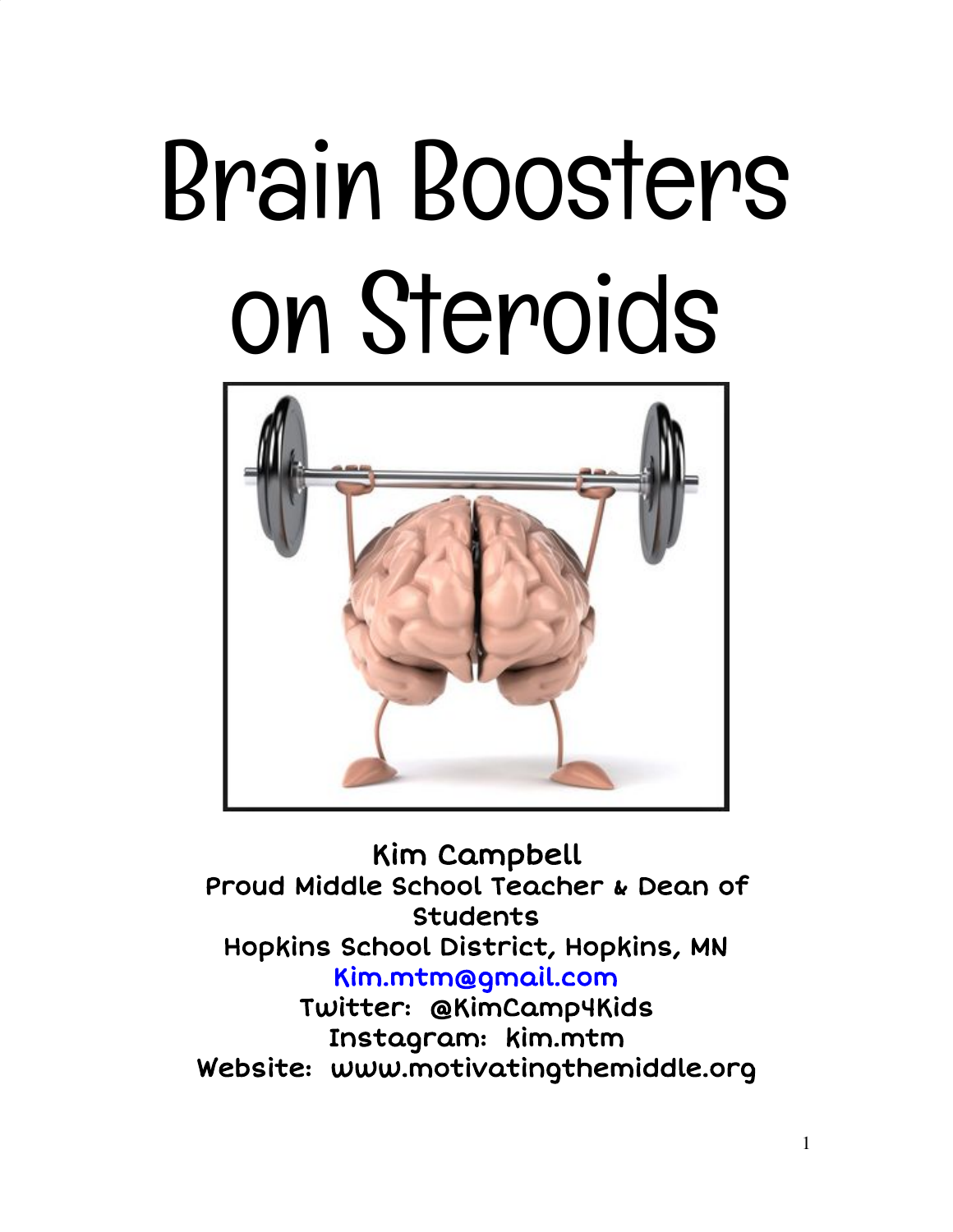# \*\*In the following lessons, copyrights are unknown. Some of the titles have been changed or adapted to fit particular content areas\*\*

Great Tool to Quickly Organize Students into Groups: <https://flippity.net/RandomNamePicker.htm>

# **Simple Easy Brain Breaks to Get Started**

## Chair:

Version #1: Students put hands under seat….lift feet off the ground and stretch

Version #2: Students put hands on top of seat….lift feet off ground try to lift themselves off their seat

## Universal Center or Shake it Off:

Stand up….put feet shoulder width apart, slightly bend knees, arms at side….twist, flopping your arms around your body. Try to lead with your hips, NOT arms.

## Wrist Shake:

Elbows bent, thumbs point to head shake hands...then call on student name….they count down from 5 then slap legs and back to shaking hands

\*\*View this video to see Universal Center/Shake it Off and Hand Shake: <https://www.youtube.com/watch?v=pbD7Dcmlmws>

## Cross Laterals:

Left hand touches right knee then right hand touches left knee Put one hand on nose….other hand across arm on ear...then switch (Simply google cross laterals on YouTube and you will find many more)

## 1 Foot Stand:

Stand on one foot and hold that position. Change feet. Do again, this time closing your eyes.

## **Paper, Rock, Scissors**

Version #1: Each student plays another. Whoever loses puts his/her hands on the other student's shoulders. Person who wins challenges another group. Whoever loses takes their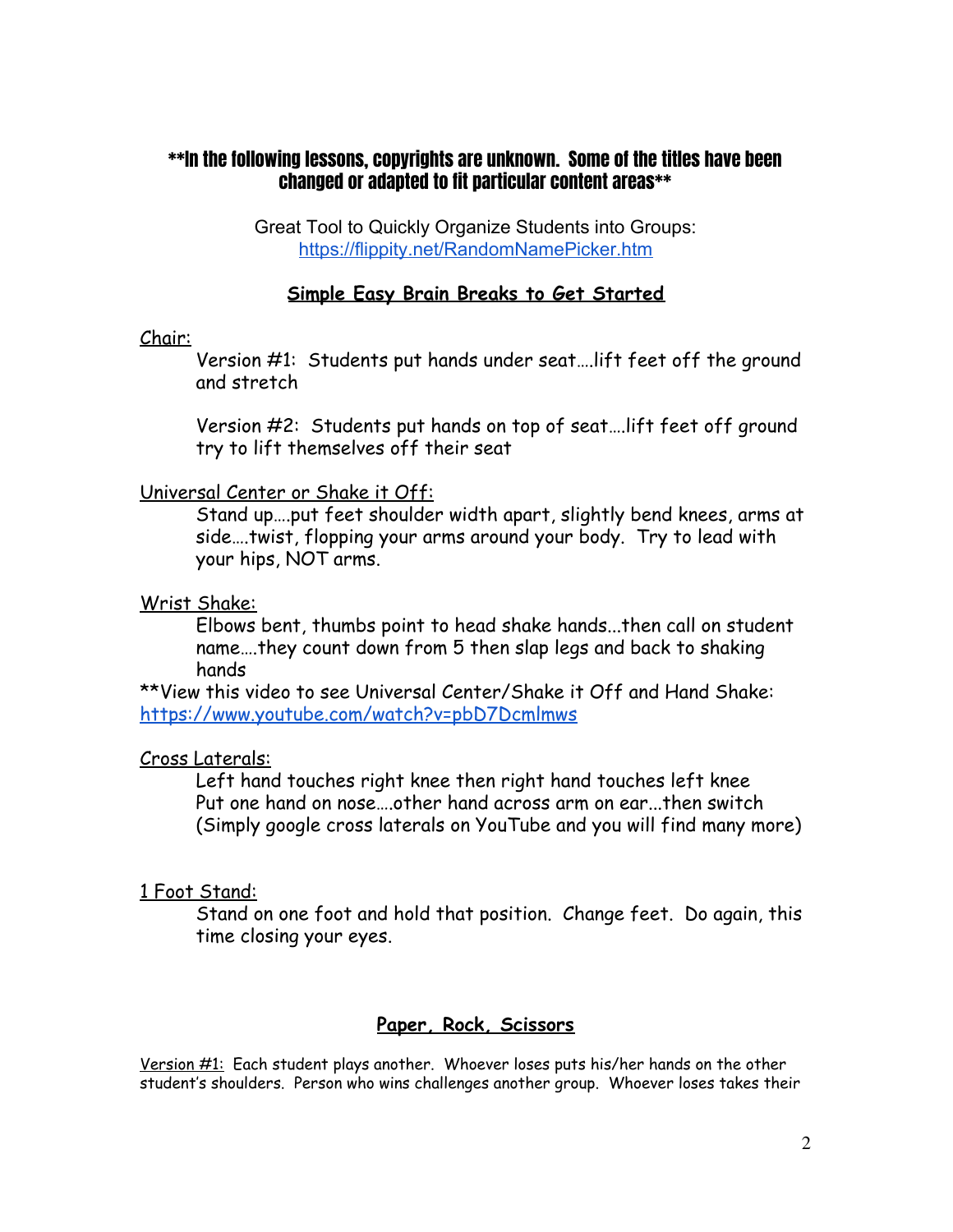group to the end of the line. At the end of the game you will have 2 large lines facing off for the win.

Version  $#2$ : Each student plays another. If they lose they must sit down, keeping an eye on the person who beat them. A person can get back into the game if the person who beat him/her then loses.

#### Variation #3: The Egg, Chicken, Cow, and Human

Everyone in the room starts as an egg making an egg noise. Students find another student that is making an egg sound. They play paper, rock, scissors. If they win they become the chicken and make the chicken sound. The person who loses goes back to the egg. They must find another chicken…play paper, rock, scissors…if they win, they move to the cow and the person who loses goes back to the egg. The object of the game is to become the human.

Variation #4: Play a review game in which students have review cards and ask each other questions. Whoever answers the question correctly gets a point and then the partners play paper, rock, scissors, whoever wins gets the second point.

Version #5: Play with your feet. Feet together is rock….feet apart is paper and feet in splits is scissor.

## **Monster, Troll, and Magician**

This game is just like paper, rock, scissors but uses Monster, Troll, and Magician instead.

Introduce each character.

Monster…Growl with hands above your head. Troll…. squeaky noise bending your knees. Magician….Whaga, whaga…arms straight out.

Put the following on the board… Monster defeats the Troll Troll defeats the Magician Magician defeats the Monster

Have students find a partner…put their backs together. On the count of three, turn around and either do the monster, troll, or the magician.

If you lose, you sit down. Game ends when 2 people are left to face off.

## **Can You Catch Me?**

Have class get into a circle. Have students put their right hands at waist level and place their left index finger in the palm of the person next to them.

The teacher counts to 3...on 3, students try to grab the index finger of the person next to them and try to not get their finger grabbed by the person next to them.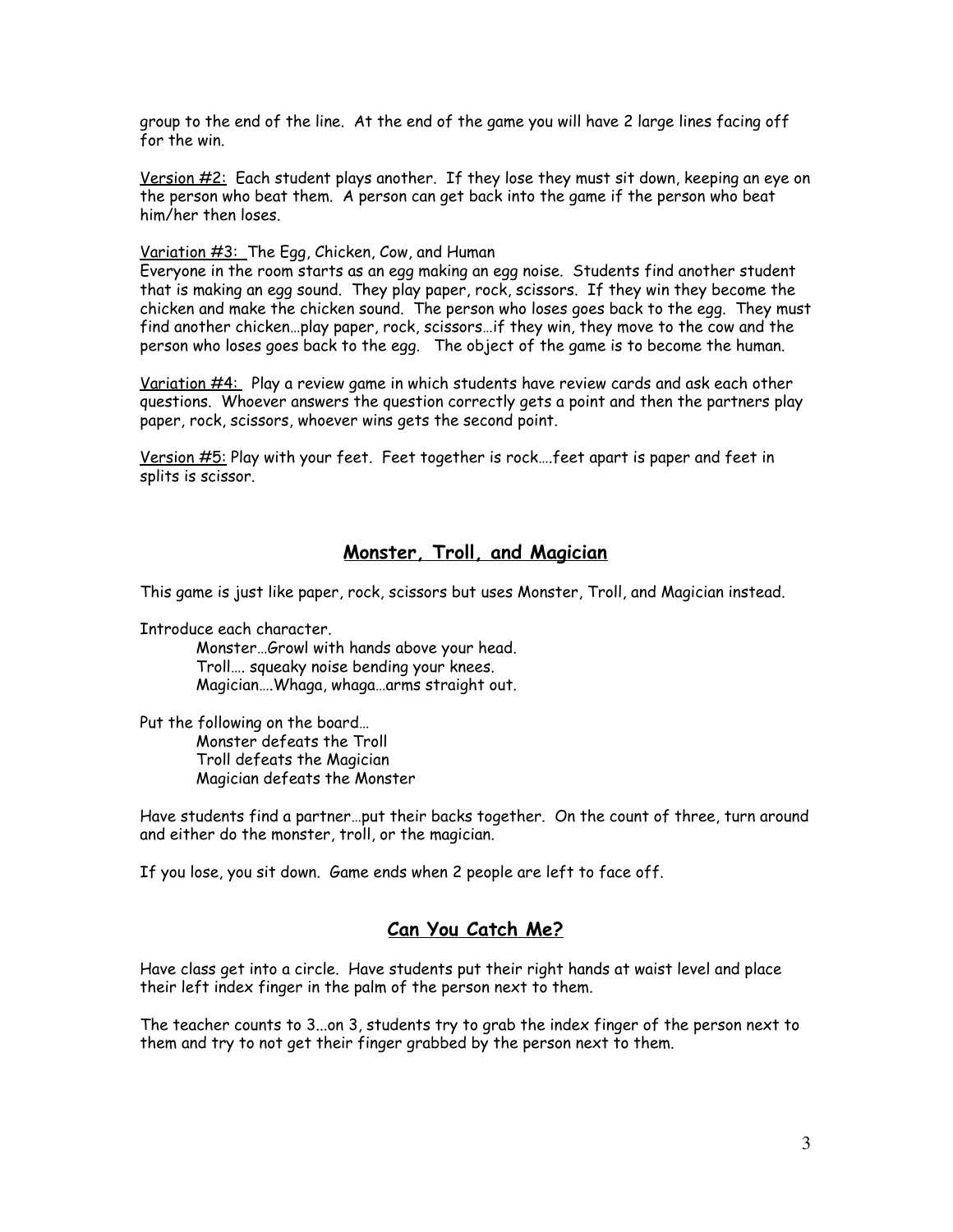## **Questions Only: From Whose Line is It**

#### Materials:

Organize teams (I would organize according to ability) Categories or topics

#### Game Plan:

Put students into teams of 2 or 3...

One team faces off with another team….for example Team 1 (2 members) challenge Team 2 (2 members).

Teacher names the topic or category….for example...cars, social media, middle school teachers, etc.

Students can only ask questions and can NOT repeat or pause for a length of time...if so, they are out.

Play a few times….then at end ask for each team to send their best member forward. Put kids chosen into a circle for the final round.

## **Starts With…..**

#### Materials:

Put students into groups of 3 or 2 Prepare topics for letters of the alphabet (For example: Letter A: name cities that start with letter A)

#### Game Plan:

Teacher tells class the letter

Teacher also tells class the category (For example: The letter is P...the person who can name 5 fruits/vegetables that start with letter P wins….go)

# **Jump In...Jump Back**

Copyright: Percy Hill

#### Materials:

Room for a large circle for entire class

#### Game Plan:

Put class into large circle

Hold hands or not (does work better when you hold hands, but not necessary) Teacher says to group: Jump In and everyone takes one jump into the circle..jump back...do this a few times

Then change up the rules….Jump In means you actually jump back and jump back means you jump in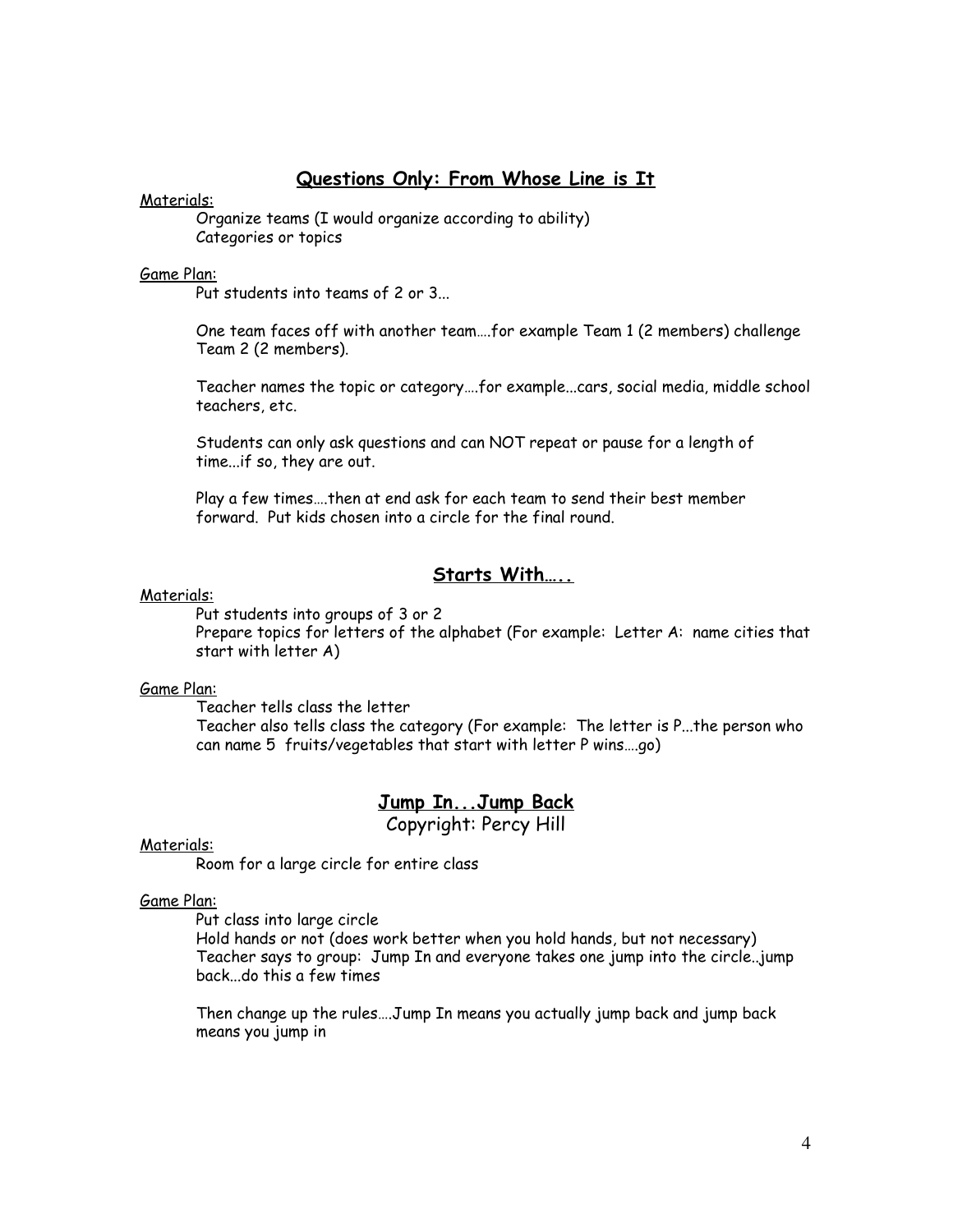## **Silent Seat Ball**

Materials:

One Nerf ball (don't use a hard ball)

Game Plan:

Have students sit on the top of their desks. Students toss the ball to each other. If they drop the ball, they must sit down in the seat.

They cannot throw to a person's back or throw it in a way that the individual cannot catch it.

Last person up wins.

# **World Volleyball**

Materials:

One inflated world globe or beach ball Stopwatch or clock

Game Plan:

Students remain in their seats. Have 4 students sit in the middle or at the front in case the ball goes where there are no students.

Teacher tosses the ball in the air. The object is to keep the ball in the air as long as possible.

Option: Keep record on board so classes can view others' class scores. Class that does it the longest wins.

## **Roll to 100**

Materials:

 die for each group piece of paper for each student pencil/pen for each student Groups of 4

#### Game Plan:

Each group of 4 sits in a circle at a table or puts desks in a circle. (They need something to write on)

Teacher chooses a number (1-6)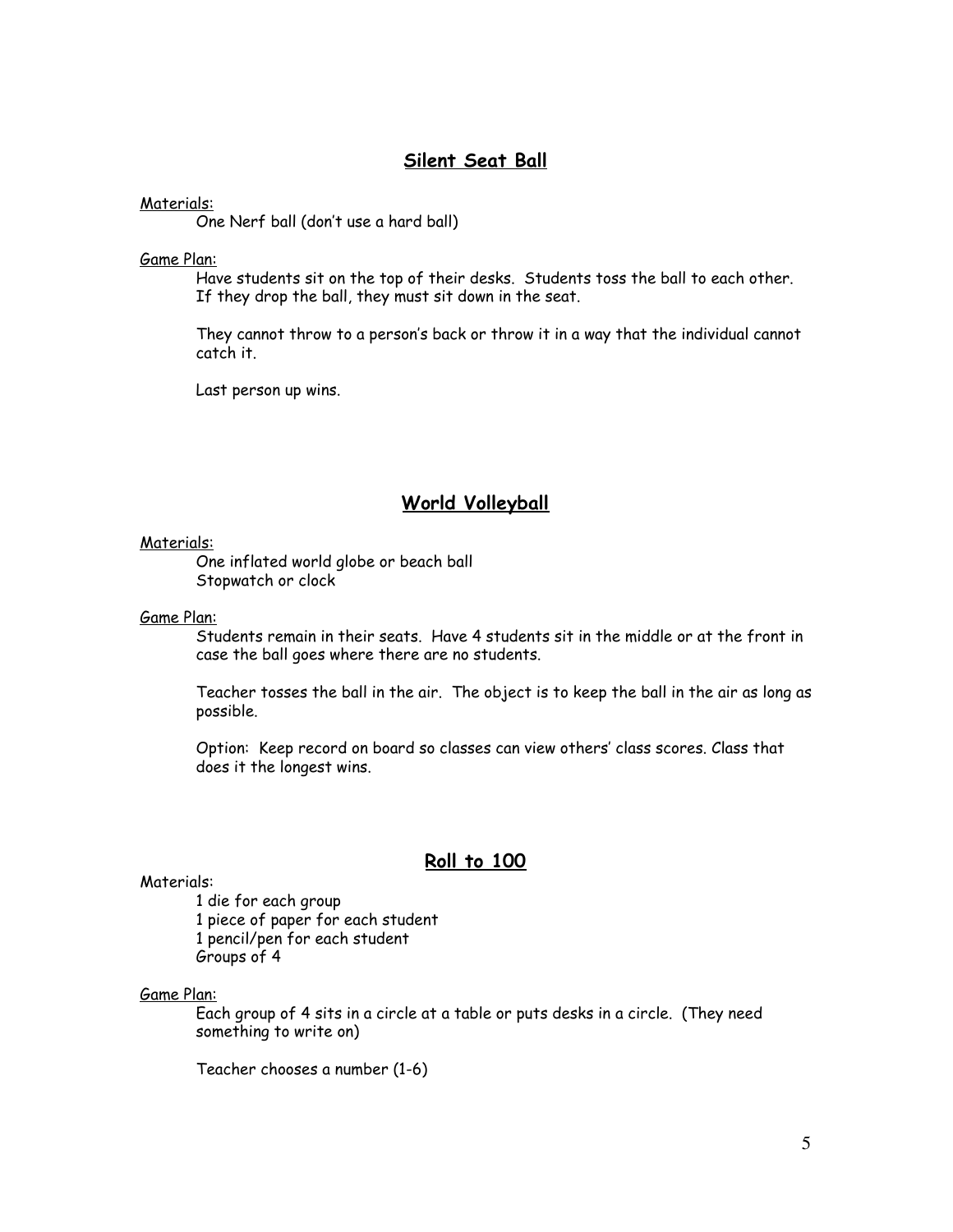One student starts with paper and pen….the person to their right has the die. When the teacher says GO, the student with paper starts to number to 100...1,2,3,4…..at the same time the student to the right with die continually rolls die until he/she hits the number the teacher gave...when that happens, the student writing must stop.

Then student to the right of student with die takes the die and student that had die starts to number to 100. This keeps going until someone in the group reaches 100. They are the winner!

# **Follow the Leader**

#### Game Plan:

Have students sit on their desks.

Choose one student to go out into the hall.

Choose one student to be the leader.

As the student is in the hall, the leader starts to do something: clap, move legs, snap fingers, etc. Everyone else in the room does the same thing. The leader should randomly change what they are doing every so often.

The student in the hall comes back into class and has 3 guesses of who the leader is.

# **I'm in a Knot**

#### Materials:

Extra tennis shoes with laces (in case there are groups where no one is wearing shoes that tie)

#### Game Plan:

Have students get into groups of 3.

Groups should sit on the floor. The person wearing the tennis shoes should sit in the middle.

Shoelaces should not be tied.

The student on the right will use their arm furthest from the tennis shoe and the person on the left will use their arm that is the furthest from the tennis shoe.

The goal is to get the shoe tied as fast as they can.

## **My Bonnie Lies Over the Ocean**

Have students position themselves so they can stand up and sit down.

Sing loud and sing proud…"My Bonnie Lies Over the Ocean…" Every time the students hear the letter B they should sit down. When they hear it again, they should stand.

Sing away!!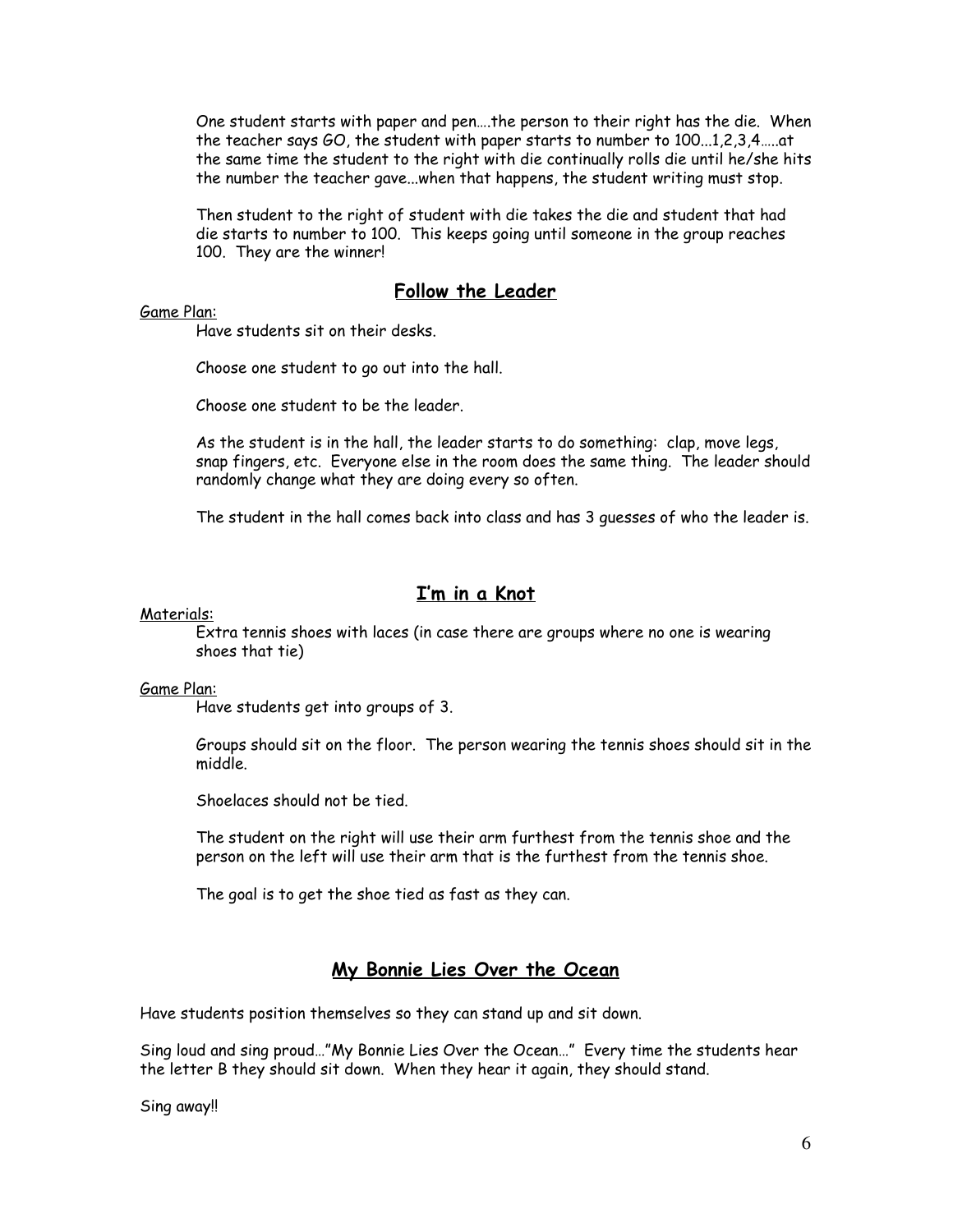## **Observation Deck**

Game Plan:

Students get into pairs. They will face each other and answer the following question with their partners: Which is better: sweet candy or sour candy? Why?

Student pairs stand back-to-back.

Teacher tells students to each change three things about their appearance. For example, rolling up a sleeve, unzipping a jacket, etc.

Have students turn around and see if they can observe what has changed.

# **Long Lost Letter** Copyright: Kim Campbell

This activity is done at the end of the year.

#### Materials:

Each student needs to bring an envelope with a stamp.

#### Game Plan:

Students will write a letter to themselves in which they will talk about their lives in the seventh grade.

Each student will also take out one sheet of paper and put his/her name at the top. Students will pass the paper from student to student in which everyone must write something positive and they must sign their first and last name. Once everyone has signed the paper, they will add this to their envelope.

\*\*You may want to compile a list of popular shows, cost of gas, cost of a movie, current events, etc. to add to their envelopes.\*\*

Once completed I, as the teacher, add a note, seal, put in a box to save, and mail when they graduate from high school. Yes, you may have to pay extra postage.

# **Get Me Out of This Circle!!**

Copyright: Dr. Kay Wahl

#### Materials:

Room for 2 human circles. One penny for each circle.

#### Game Plan:

Have the students form 2 circles or 1 circle depending on the number of students in the class. Circle should at least be 10-13 people.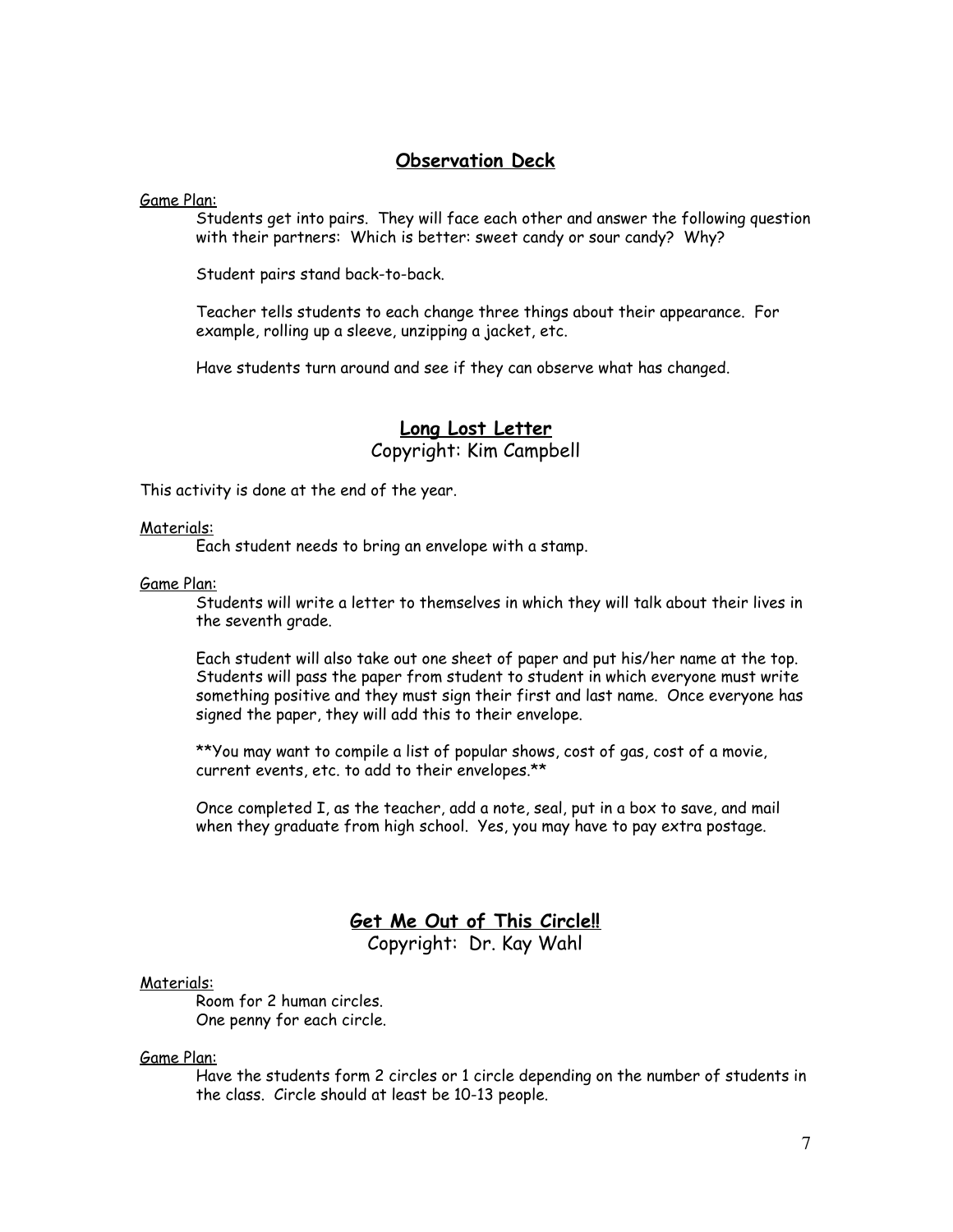One student stands inside the circle.

One student in the outside circle has a penny in his/her hand.

Teacher gives out a letter…For example, the letter "R." The student in the middle must name five words that relate to the unit that start with "R." Or the teacher gives out the name of a topic and students must name 5 words that relate to the topic.

As soon as the letter is given, the student with the penny passes the penny to the person next to them and they pass to the next person, etc. If the person in the center can name 5 words that relate to the topic before the penny makes it all the way around the circle, they can come out of the circle and a new person is chosen.

# **Koosh Toss** Copyright: Mary Allen

Standing in a circle, explain to students that each person has to touch the ball in as little time as possible. They must remember whom they threw the ball to and who threw it to them. Time students. When finished, explain that they are going to do it again in exactly the same order. Challenge them to beat their time. After repeating activity, brainstorm ideas to decrease time (i.e. reorder students so they are standing next to the person they threw it to). When students have figured out that one person can hold the Koosh and touch it to each person's hand, the time will be the least and the game is over. Discuss how they had to work together and cooperate to accomplish the fastest time.

# **4 Corners**

## Materials:

4 corners somewhat close together.

## Game Plan:

Choose one student to be it. This student will be it the ENTIRE game. That student stands in front of the room with their eyes closed. Student counts down from 10…

Number the corners.

While student in the front of the room counts down, the other students move to a corner of their choice. When student counting down reaches 0, he/she names a corner (1, 2, 3, or 4).

All students that were in the corner that the student named are out and return to their seats.

Student in the front repeats….countdown from 10, name a number, etc. Whatever student is left standing is the winner.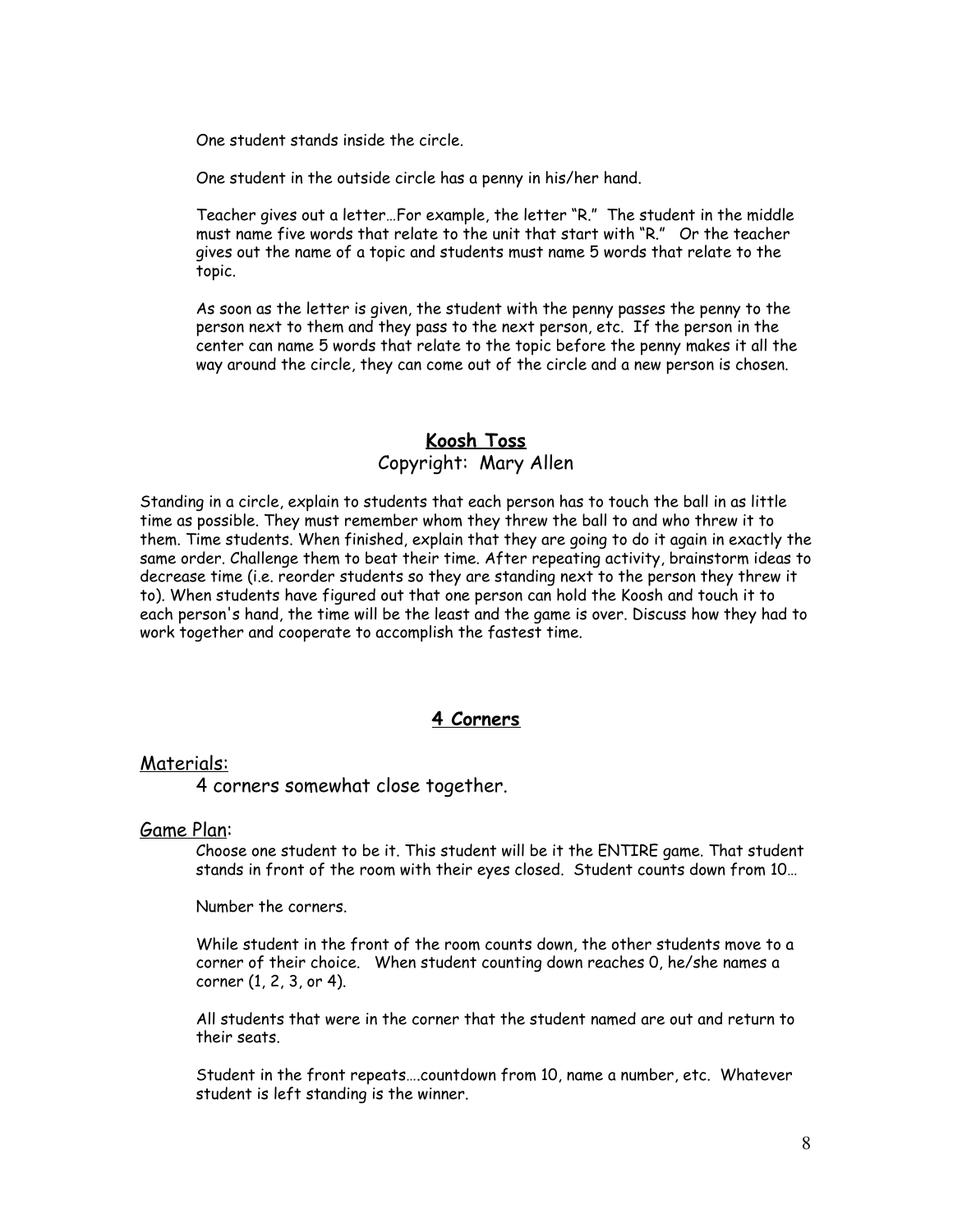# **2 Truths & a Lie (with a twist:)**

## Materials:

1 index card for every student

#### Game Plan:

On index card students put 2 truths and 1 lie about themselves Have one student stand up and read theirs

I would do maybe 5-7 a day, then come back for the others throughout the week. When all students have presented their 2 truths/lie then add the twist.

Twist: Collect the idex cards...MAKE SURE THEY PUT THEIR NAMES ON THEIR INDEX CARDS! Take cards and make a Kahoot about using a truth from every student. Then in about a month use the Kahoot as a community builder/brain break.

## **Stick it to Kindness**

#### Materials:

1 sticky note for each student Visual with numbers so kids can find their partner

#### Game Plan:

I would do this activity towards the end of the year to give students enough time to learn and get to know each other.

Tell students that they are going to write a kind message to a person in this room. However, the teacher will be telling them who their partner is…..remind students to be as specific as possible when giving their partner a kind note. (For example: You're cool is not enough...instead I think you are cool because...you might want to give them some sentence starters.)

Number off all students then post the number sequence on the board. For example, class of 14 would be partnered up like this…

1-14 2-13 3-12 4-11 5-10 6-9 7-8

# **Clap It If It's Hot**

#### Materials:

One object…it can be anything…a book, a picture, etc.

#### Game Plan:

Have one student go into the hallway so they can not see or hear.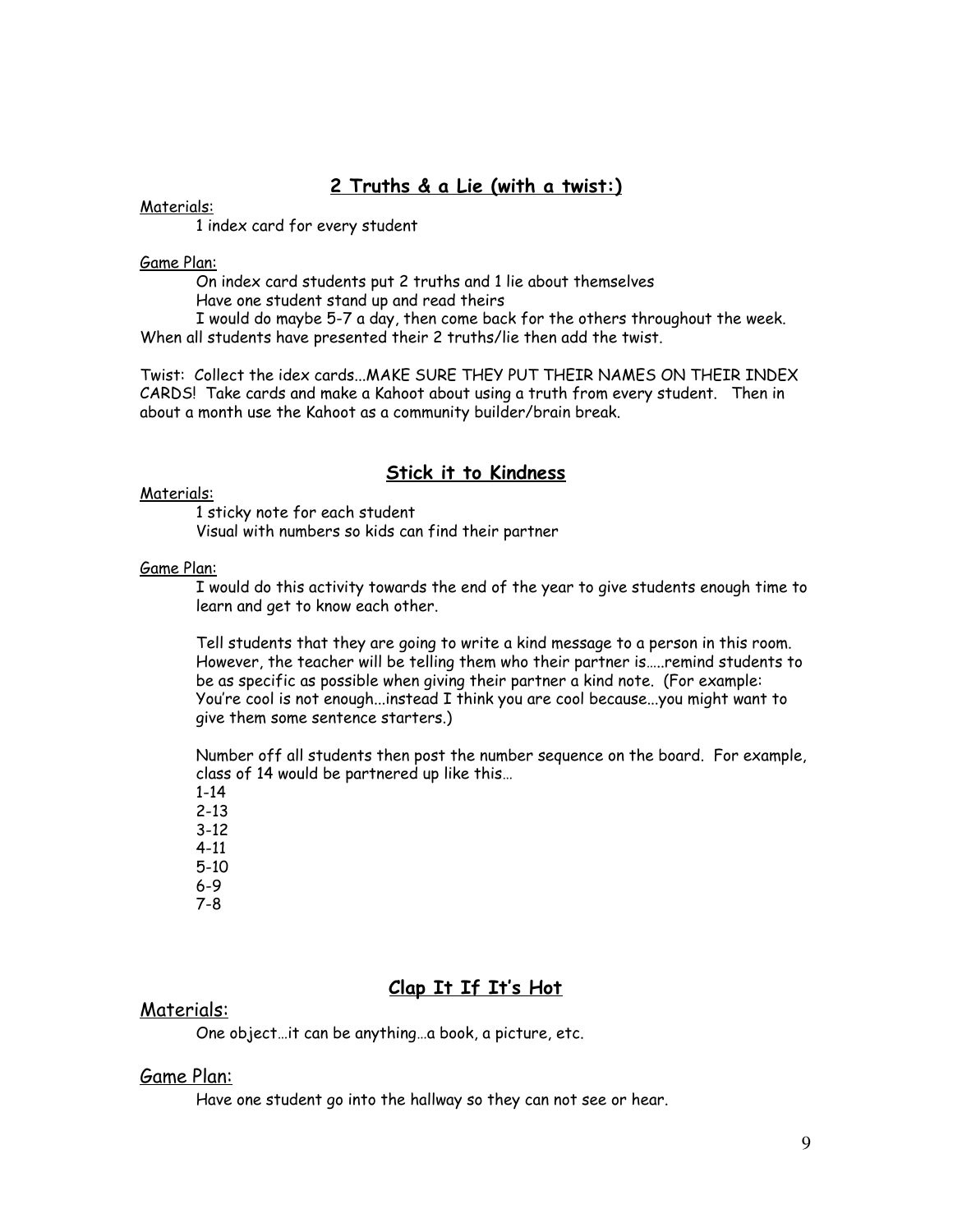Take the chosen object and hide it somewhere in your room. Make sure all students in the room can see where the object was hidden.

Bring the student that was in the hallway back into the room. The student that was in the hallway is to try to find the object by listening to the clapping the students in the room will do.

The students in the room clap louder the closer the student gets to the object. Keep playing until the object is found.

## **Leader of the Pack!**

#### Materials:

This game works best when you have a full classroom of kids. If you would like to play during your Advisory, simply ask another class to join you.

No materials needed, except students!

#### Game Plan:

One student is placed in the hallway so they cannot see or hear.

Students in room sit on top of their desks.

Teacher chooses one student in the classroom to be the leader. That student then starts to do something that the rest of the class must follow. For example, snap fingers, clap hands, slap thighs, scratch head, etc.

Teacher tells leader to start their action and then goes in the hallway and gets the student. The student in the hallway has 3 guesses as to who the leader is in the classroom.

\*\*The leader must change what they are doing several times so the student in the hallway has a chance to try to guess who it is. For example, if I were the leader I could be snapping my fingers, then suddenly change to clapping my hands…when the leader changes movement the entire class must also change movement to what the leader is doing.

## **Picasso, Look Out??!!**

## Materials:

Smartboard or chalkboard

#### Game Plan:

Choose one student to go into the hall.

Choose another student that will serve as Picasso's model.

Choose another student to be Picasso.

The Picasso model comes to front and gets as close to the board as they can. The Picasso model turns to the side and Picasso **traces** their profile. When the profile is